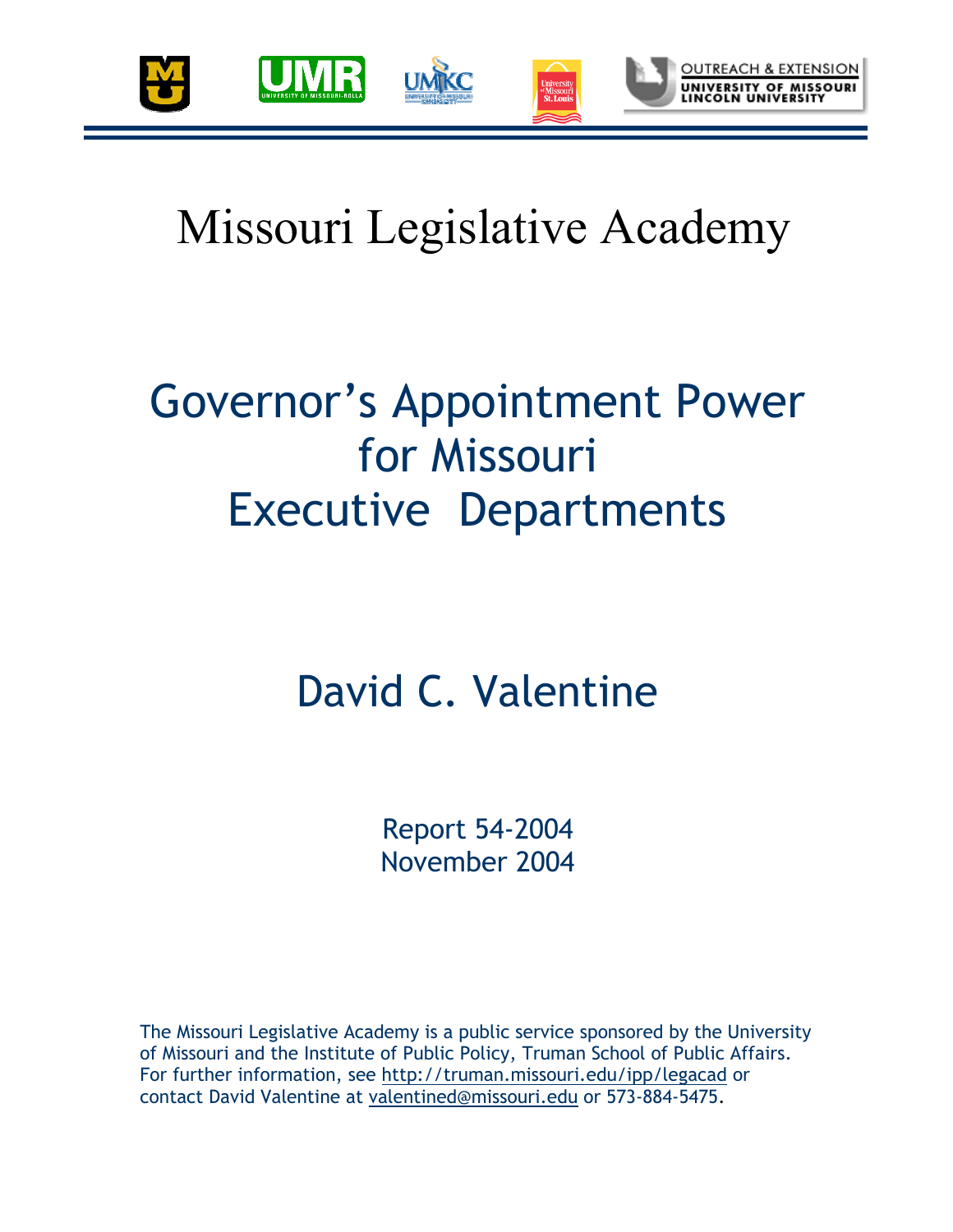

## Missouri Legislative Academy

Governor's Appointment Power for Missouri Executive **Departments** 

David C. Valentine<sup>1</sup>

Report 54-2004 November 2004

### **Introduction**

 $\overline{a}$ 

Missouri state government is not organized in the structured, top down mold so familiar in the corporate world. In fact, state government contains several different organizational structures with varying degrees of independence from the state's chief executive. The Governor has no control over offices managed by statewide elected officials: Secretary of State, Auditor, Treasurer, and Attorney General. The Governor has no direct control over an additional six departments that are overseen by commissions, although he has considerable indirect influence. The Governor directly appoints the directors of ten executive departments. In addition, the Governor appoints members of boards and commissions located *within* some executive departments. This report summarizes the Governor's Appointment Power for each department of state government.

### **Departments with commissions**

Commissions select the department director and provide policy direction for the departments listed below. Commission members are appointed by the Governor but each appointment must receive the advice and consent of the Senate. Although members are appointed by the Governor, the length of terms, the staggering of the terms, the bi-partisan membership requirement, and the size of many of the commissions, all serve to limit the ability of any one Governor to control the commissions and the departments as directly as he controls the other executive departments.

<sup>&</sup>lt;sup>1</sup> Dr. David Valentine is an Associate Research Professor at the Institute of Public Policy in the Truman School of Public Affairs, University of Missouri-Columbia. He can be reached at ValentineD@missouri.edu.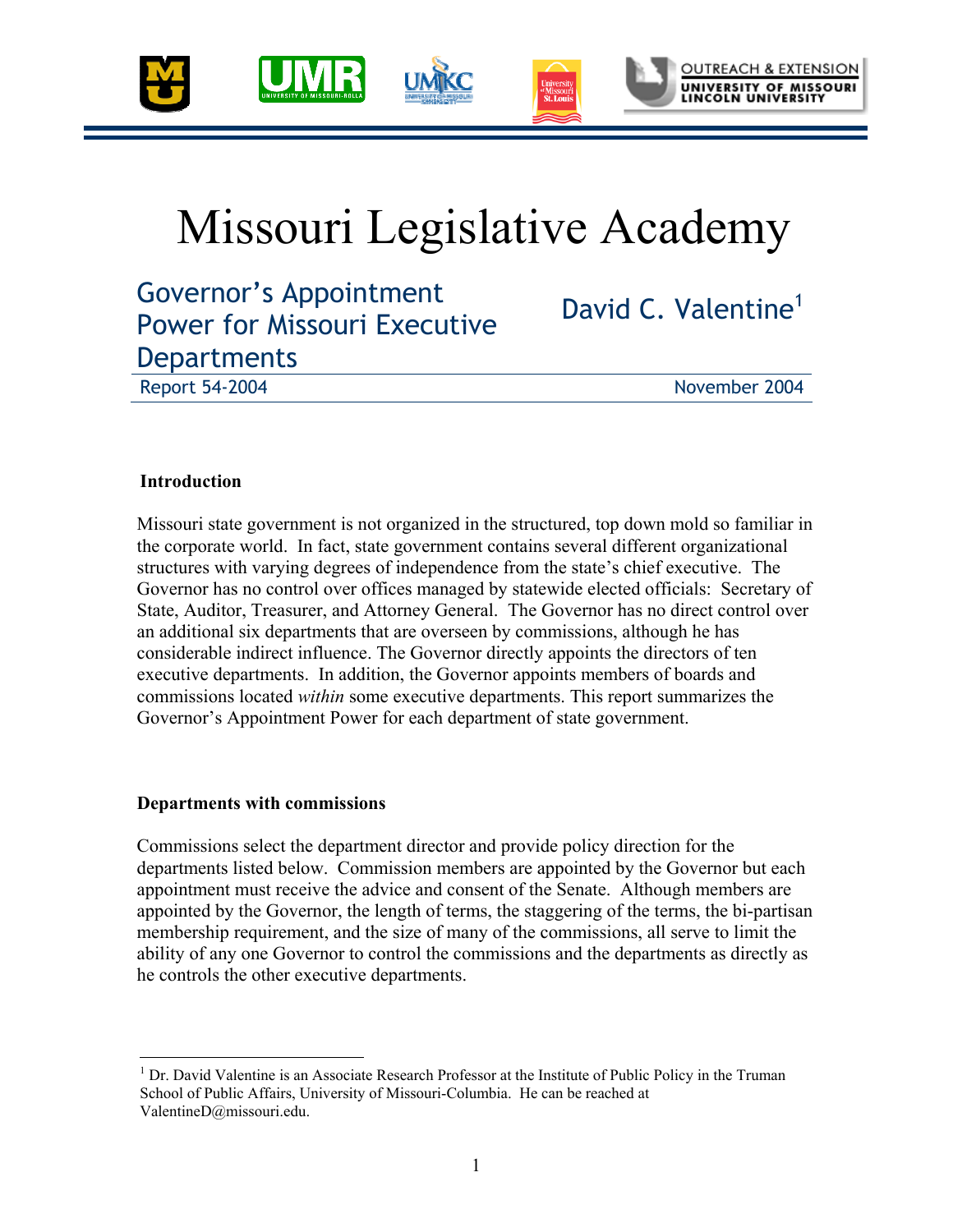| <b>Governor Appoints Commission</b>                 |                                                                                                                                                                                                                                                                                                                |  |  |
|-----------------------------------------------------|----------------------------------------------------------------------------------------------------------------------------------------------------------------------------------------------------------------------------------------------------------------------------------------------------------------|--|--|
| Conservation<br>Art. IV, Sec. 40<br>(a)             | 4 members with 6 year staggered terms, no more than 2 can be from<br>the same political party. Article IV, Section 40 (a)                                                                                                                                                                                      |  |  |
| Elementary and<br>Secondary Art.<br>IX, Sec. $2(a)$ | 8 members appointed for 8 year terms (one per year), no more than 4<br>can be from the same political party. Article IX, Section 2 (a)                                                                                                                                                                         |  |  |
| Higher education<br>Art. IV, Sec. 52                | 9 members appointed for 6 year staggered terms with not more than<br>one from any congressional district and not more than 5 shall be from<br>the same political party. Article IV, Section 52                                                                                                                 |  |  |
| Labor<br>Art. IV, Sec. 49                           | 3 members appointed for 6 year staggered terms, not more than two<br>members from the same political party. The Governor may remove<br>members for cause and members shall be selected to represent<br>industry, labor and the general public and the Governor selects the<br>chairman. Article IV, Section 49 |  |  |
| Mental Health<br>630.010, RSMo                      | 7 members appointed for 4 year terms, and members must have<br>experience in fields related to mental health (i.e., alcohol and drug<br>abuse, mental illness, retardation, etc.)                                                                                                                              |  |  |
| Transportation<br>Art. IV, Sec. 29                  | 6 members appointed for 6 year staggered terms. Commissioners may<br>be removed by the Governor for cause                                                                                                                                                                                                      |  |  |

### **Directors of other executive departments**

The directors of most executive departments are appointed by the Governor with the advice and consent of the Senate (Article IV, 51, Constitution of Missouri), and serve at the pleasure of the Governor. If the Senate is in session, the Governor's appointees do not assume office until confirmed by the Senate. If the Senate is not in session, appointees assume their duties upon appointment but they must vacate the office if not confirmed by the Senate within 30 days of the beginning of a session. The Governor appoints directors for each of the departments listed below.

| The Governor Appoints             |                          |
|-----------------------------------|--------------------------|
| Administration, Office of         | Insurance                |
| Agriculture                       | <b>Natural Resources</b> |
| Corrections                       | <b>Public Safety</b>     |
| Economic Development              | Revenue                  |
| <b>Health and Senior Services</b> | <b>Social Services</b>   |